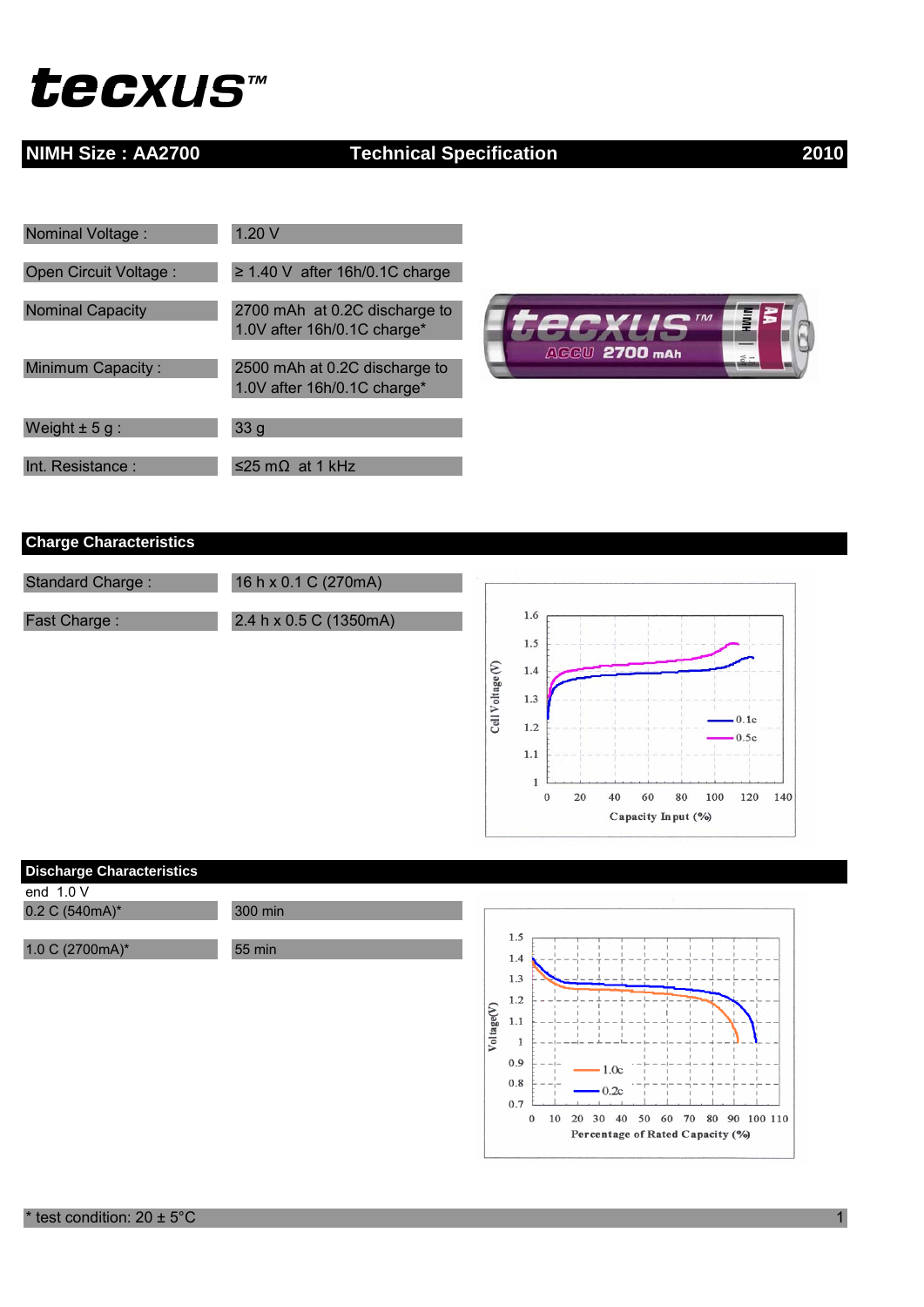# tecxus™

## **Performance Characteristics** Storage Temperature : min -20 °C max 40°C Operating Temperature : min -10 °C max 45°C Cycle life test : IEC standard > 300 cycles

#### **Cycle life performance (IEC)**

| Cycle number | Charge            | Rest   | <b>Discharge</b> |
|--------------|-------------------|--------|------------------|
|              | 0.1 C / 16 h      | no     | 0.25C 2.33 h     |
| 2 to 48      | $0,25$ C / 3.17 h | no     | 0.25C / 2.33h    |
| 49           | 0.25 C / 3.17 h   | no     | 0.25 C to 1.0 V  |
| 50           | 0.1 C / 16 h      | $1-4h$ | 0.25 C to 1.0 V  |

duration less than 3 h of any 50th cycle The endurance test is considered complete when two such seccessive cycles give a discharge

| <b>Safety Performance</b> |                                                                                                          |                                             |
|---------------------------|----------------------------------------------------------------------------------------------------------|---------------------------------------------|
| Drop test                 | Drop to an concrete floor from a height of 75 cm<br>4 times after fully charge and discharge             | No machanical and<br>electrical abnormality |
| Short-circuit             | Short-circuit for 2 hours with 0.75qmm wire<br>after fully charge and discharge                          | No explosion                                |
| Overcharge test 1         | Charge 0.1C / 16h, charge 0.1C / 48h<br>rest 1h, discharge 0.1C to 1.0V                                  | Discharge time should be<br>> 5h            |
| Overcharge test 2         | Charge 1.7A (-dV:5mV), rest 10 min, charge 1.7A<br>(-dV:5mV) rest 10 min, charge 1.7A (-dV:5mV)          | No leakage should<br>occure                 |
| Reverse charge            | Charge in reversed polarity 1C / 6 h after fully discharge                                               | No explosion                                |
| Drop-overcharge           | Discharge 1.0C to 1.0 V, discharge 0.2C to 1.0 V, drop to<br>an concrete floor 3 times, charge 1.0C / 5h | No explosion                                |
| Drop short-circuit        | Charge 0.1C / 16h, drop to an concrete floor<br>3 times, short-circuit for 2 hours with 0,75qmm wire     | No explosion                                |
| Fire                      | Stay in fire (250°C) for 15 minutes after<br>fully charged                                               | No explosion                                |